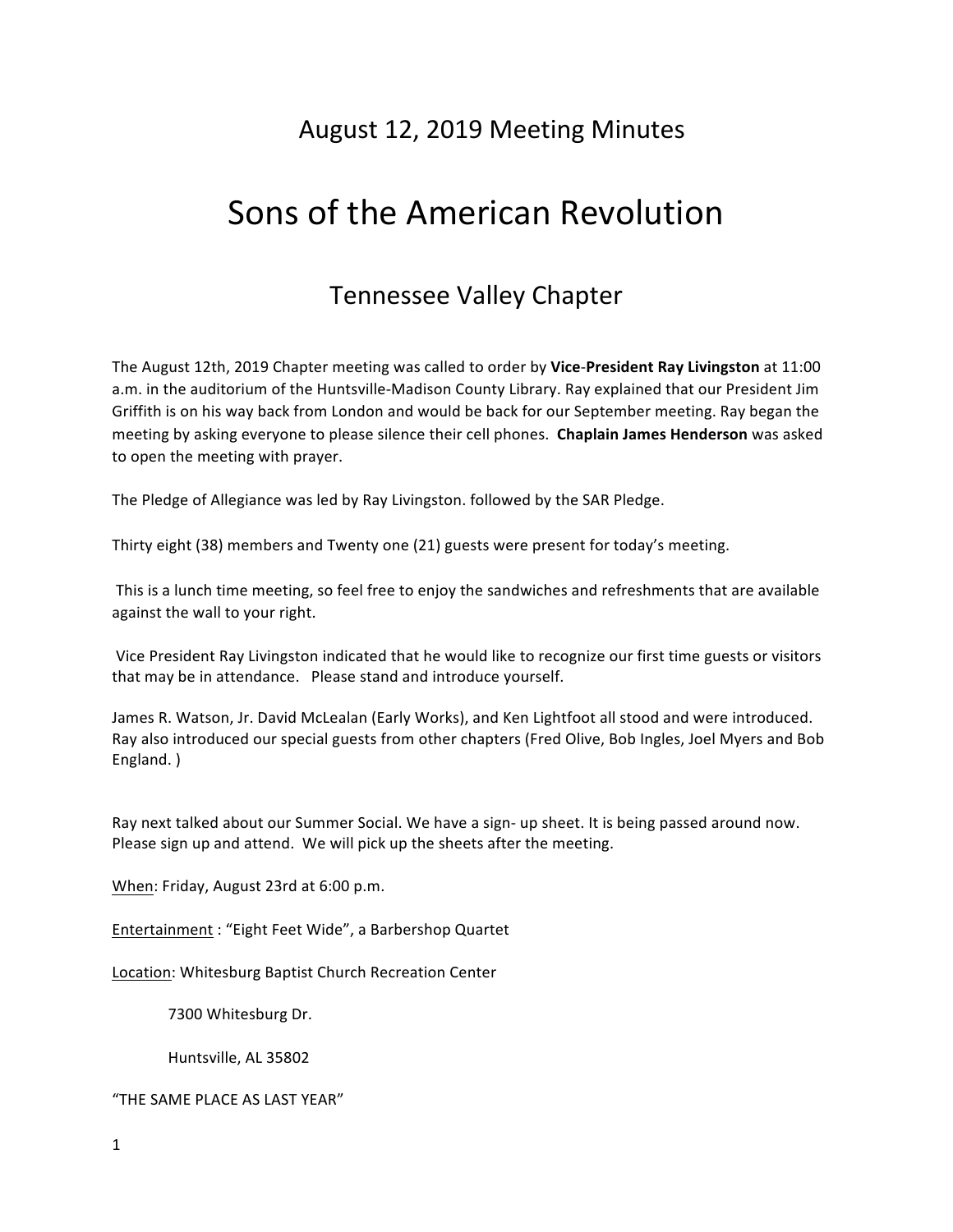NOTE: If you are interested in attending and did not sign up at the last meeting, please sign up on the sheets being passed around now. Please plan on bringing a side dish or a dessert.

Vice President Ray Livingston asked James Maples to come up and introduce today's speaker:

We are so fortunate to have such a special speaker today. Mr. Tom Walker is a leader in his field and such an inspiration to all who have an opportunity to hear him.

Tom Walker is the Founder and President of the American Village Citizenship Trust, chartered in 1995.

Walker conceived the idea of the American Village in the late 1980s as an American history and civics educational campus to inspire and prepare young people for their roles as good citizens and leaders. He led efforts to build the 188-acre campus just south of Birmingham, AL in Montevallo, and to design and implement its widely-acclaimed and engaging history and civics programs. The campus consists of almost twenty historically-inspired buildings. Over 650,000 students from throughout the Southeastern states have participated in immersive experiences since the Village opened, in addition to thousands of public visitors each year as well.

For that work, Walker received the American Bar Association's highest national award for excellence in K-12 law-related education. He has received numerous state, regional and national awards and a few years ago he was named "Birmingham Citizen of the Year" by The Women's Committee of Birmingham.

Tom Walker is one of only sixteen citizens appointed by Congressional leaders to serve on the United States Semiquincentennial Commission. The Commission is responsible for leading the Nation's 250th anniversary celebration and commemoration of American Independence in 2026.

Tom earned his B.A. with Honors in History and Political Science at the University of Montevallo and his M.A. in Political Science at Mississippi State University. He is a former city manager and local government specialist. Prior to founding the American Village, he served as Special Assistant to the President at the University of Montevallo. Later he served as vice chair of the Board of Trustees of the University of Montevallo and chair of its finance committee. He was the founding chair of the Alabama Higher Education Partnership, a consortium of Alabama's public colleges and universities.

#### Speaker Notes:

Tom began his presentation by thanking several members of the SAR. Tom complimented each of us for doing our part in honoring the legacy of our ancestors. Tom brought along several brochures for The American Village to distribute to our group.

**Mission** : The American Village serves the Nation as an educational institution whose mission is to strengthen and renew the foundations of American liberty and self-government by engaging and inspiring citizens and leaders, with a special emphasis on programs for young people.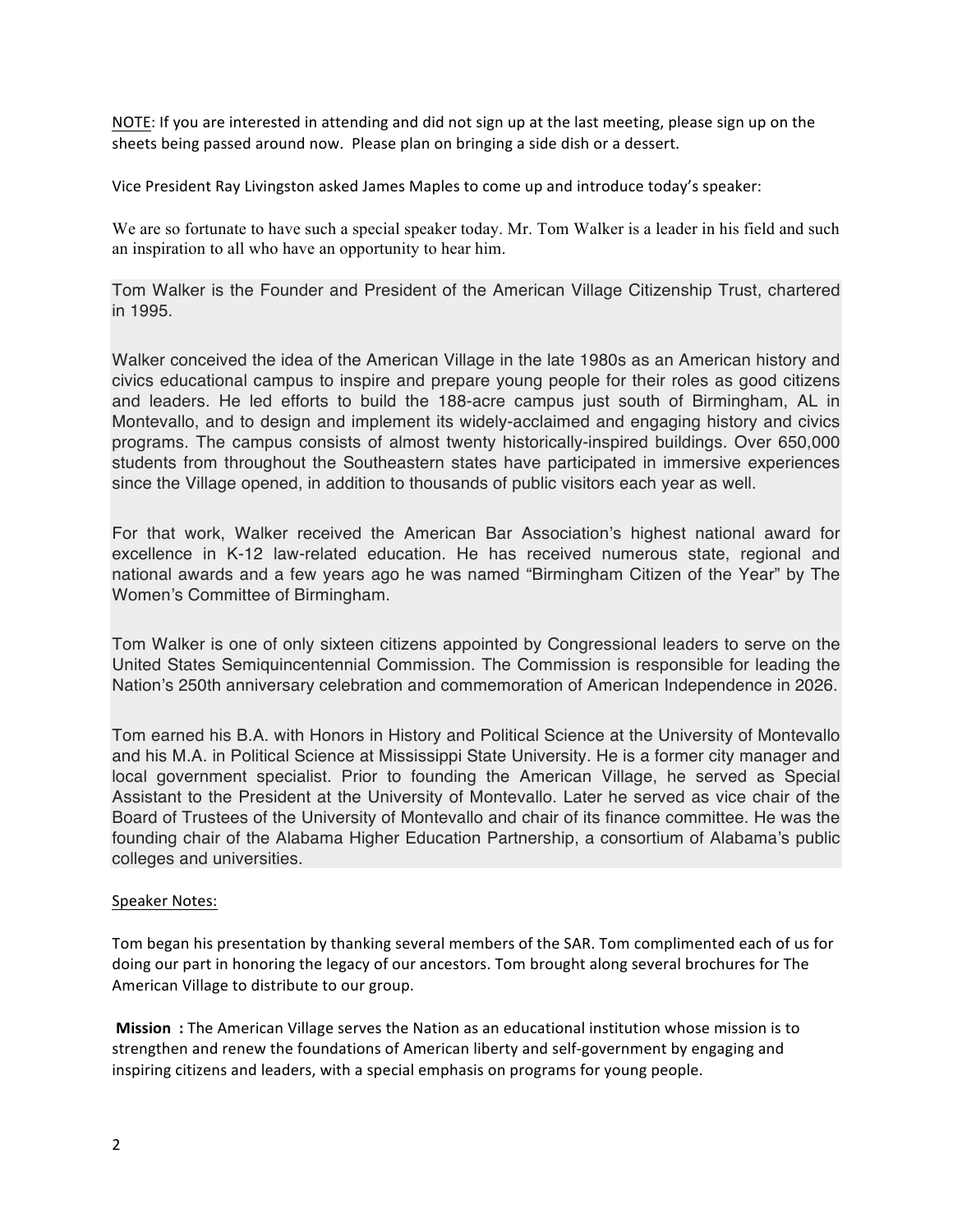The Five Goals of the organization is:

#### **1) Teach Youth the Vital Lessons of Liberty**

**Our young people cannot safeguard what they do not cherish. And they cannot cherish what they do not know.**

#### **2) Remember the Price of Liberty and Honor Those Who Have Paid It**

**The timeless lesson of liberty is that freedom is not free. We remember, honor and thank those in every generation who have served and sacrificed for America and for liberty.**

#### **3) Promote Public Regard for the Constitution and America's Charters of Freedom**

**Our country faces growing national amnesia of the constitutional foundations of our freedom and self-government.**

#### **4) Engage Citizens and Leaders in the Stewardship of Liberty**

**Our country faces growing national amnesia of the constitutional foundations of our freedom and self-government.** 

#### **5) Foster renewal of the American spirit of E Pluribus Unum (from many, one)**

**In the name American we find our national identity, memory, and unity. George Washington, father of our country, spoke candidly:**

*Citizens by birth or choice of a common country, that country has a right to concentrate your affections. – The name of AMERICAN, which belongs to you, in your national capacity, must always exalt the just pride of Patriotism…*

Tom shared several statistics with us on how today's educational system has let us down,

The American experiment has been tested throughout American history, in times of poverty and prosperity, war and peace, division and unity. It is tried and tested anew in each generation. Circumstances of the present time now offer new challenges that test whether the experiment will remain successful.

We must be good stewards of the liberty our founding generation secured for us. To each generation falls the task to choose to form a more perfect union and to secure the blessings of liberty for ourselves and our posterity. Through example and education, the American Village encourages citizens and leaders in the stewardship of our American liberty.

The Village was founded for this purpose, to fight a growing "amnesia" of the founding of our country. Survey after survey has shown some sobering statistics. We are not doing a good enough job of passing on this great heritage of history to the younger generation.

National assessment test, held at  $4^{\text{th}}$ ,  $8^{\text{th}}$  and12th grade levels show that nearly 1/4<sup>th</sup> of the students do not have even a basic knowledge of our story of American. Another test given and administered by Yale to 200 colleges asked graduating seniors 34 questions. The questions were at a high school level about American History and Government. 81% of these college seniors scored a "D" or an "F" on the test, and only one in three could identify George Washington at Yorktown.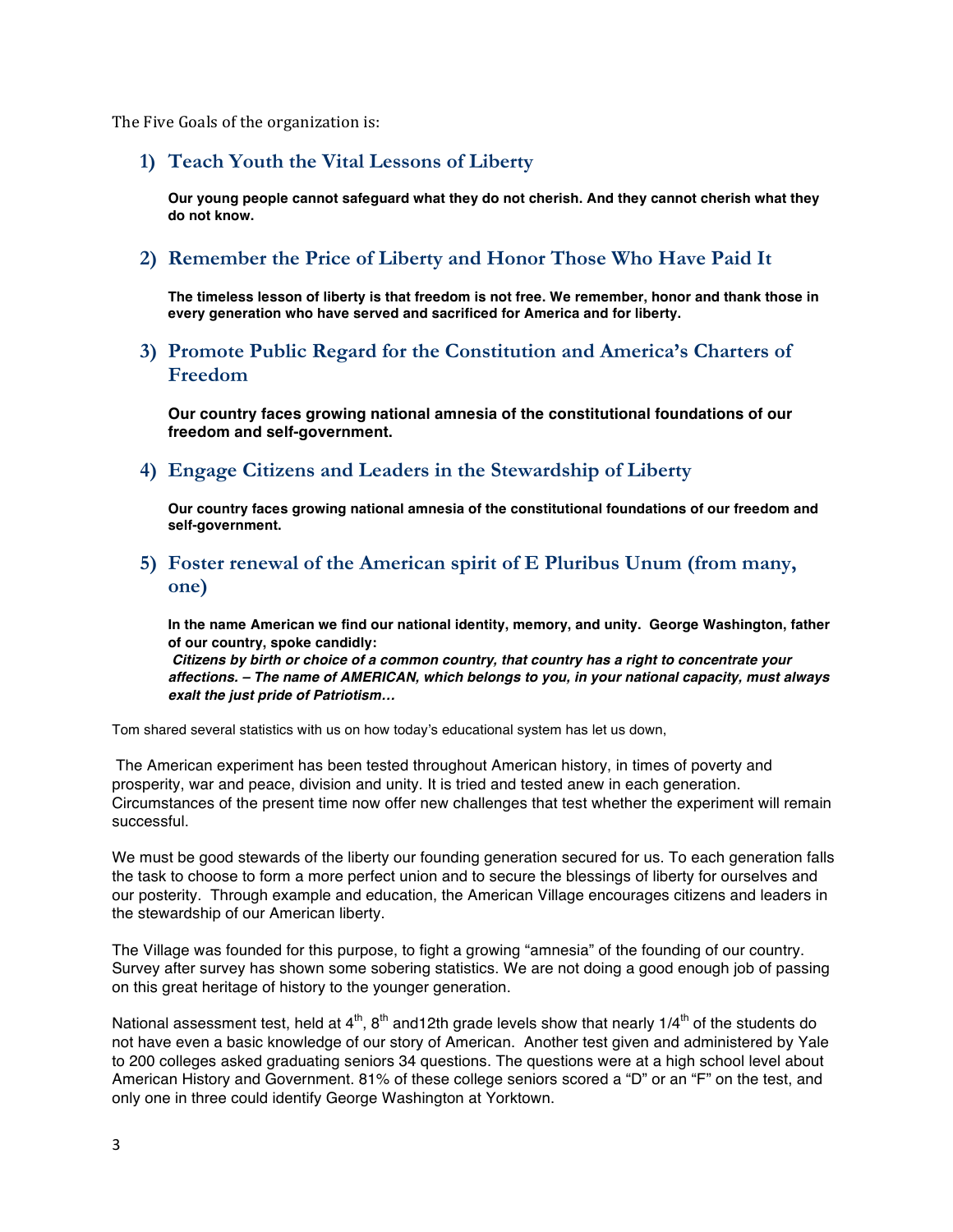Out of 1100 colleges in America, 82% of their graduates can graduate without taking a single course in American History or government. In the 25 elite colleges in America, You can graduate with a history major and not have a single course in American History.

We have just celebrated a major anniversary of D-Day. The major theme was:"We must not forget". How dare we forget the sacrifices that saved Western Civilization from the darkness of tyranny and Fascism. But how can we not forget if colleges are not teaching American History. Who prepares the teachers? If American History is not taught to the students who are going to be the teachers of K thru 12, how in the world can they pass it on? This is the Fragile Nature of American History.

What is even worse today is this statistic in the 18 to 30 year old age range: Nearly 55% have a favorable view of Socialism. 41% feel it is better to band hateful speech, than to allow free speech. This is the heart of who we are, the idea that we can disagree with other, but we can still hear other voices.

The Fact that Love of Country and Patriotism are not passed on to us thru our DNA or blood stream. **Young people cannot protect what they do not cherish and cannot cherish what they do not know**. This is the great cause and great opportunity of what America's 250<sup>th</sup> birthday in 2026 offers us. It's not just an opportunity, it is an imperative. We must provide in the conscience of the American people the importance of the founding. I have referred to an "amnesia" about American History and Civics, but that would infer that it would be a benign condition. Truthfully, today there are those who discredit the founders and the founding. They tell us that since the founders were flawed then the founding must be flawed and we need to abandon it. That is no more evident than as the attacks grow, even Washington and Lee spent a year discussing if they should drop Washington's name because he owned slaves. Our Founders, no one said they were perfect, but they did not live in our time. It's not like they said were living in the past, they were living in their present and since we do not understand all the dynamics they were faced with in their time.

This Anniversary, the NSSSR, the DAR, and other organizations like these must be the leading force in this 250 year anniversary. We proudly celebrate July 4,2026 in the 250 years of the greatest document ever produced, The Declaration of Independence. Because of the work of our Founding Fathers, We had Independence; we had declared truth, not opinions, not results, not gallop polls, but we held these truths to be self evident that our creator had vested with in each of human being –Life, Liberty and the pursuit of happiness that no person can take away. And that government develops it's authority by the consent of the people. It was revolutionary in the world then, and when you look around at the countries in the world today, it is still revolutionary. We must reacquaint our fellow Americans with that great Legacy.

The SAR is well positioned to help lead an organized effort. American Village will put out a guide of ideas on how to make an impact on your community. Just fill out the form and we will send it to you for free. This is also a great opportunity to recruit young people for the cause. What we have discovered at American Village, close to 750,000 students have been served, students can have a lot of fun. They can get engaged because they are discovering their own story. They are discovering what it is to understand what they possess.

I hope you all keep in mind that painting of the presentation of the Declaration of Independence to the Continental Congress. Keep it as one of your most treasured possessions for it tells the story of how blessed we are. I encourage you to encourage students to visit us at the Village. Our upcoming 250 year anniversary is our best opportunity in our generation to try to remind Americans what George Washington said: "The name America is given to you in your National capacity must always exalt the just pride of Patriotism". That is a great possession and today there is so much division in our country that exist, we need to remind everyone of all the ties that bind us together and they go back to our Declaration of Independence, and to the American Revolutionary War and to our Ancestors- Against the mightiest country on earth, what a remarkable achievement. I think that Washington credited Providential Care at so many junctures in the founding that he believed that our nation benefited from Providential Care.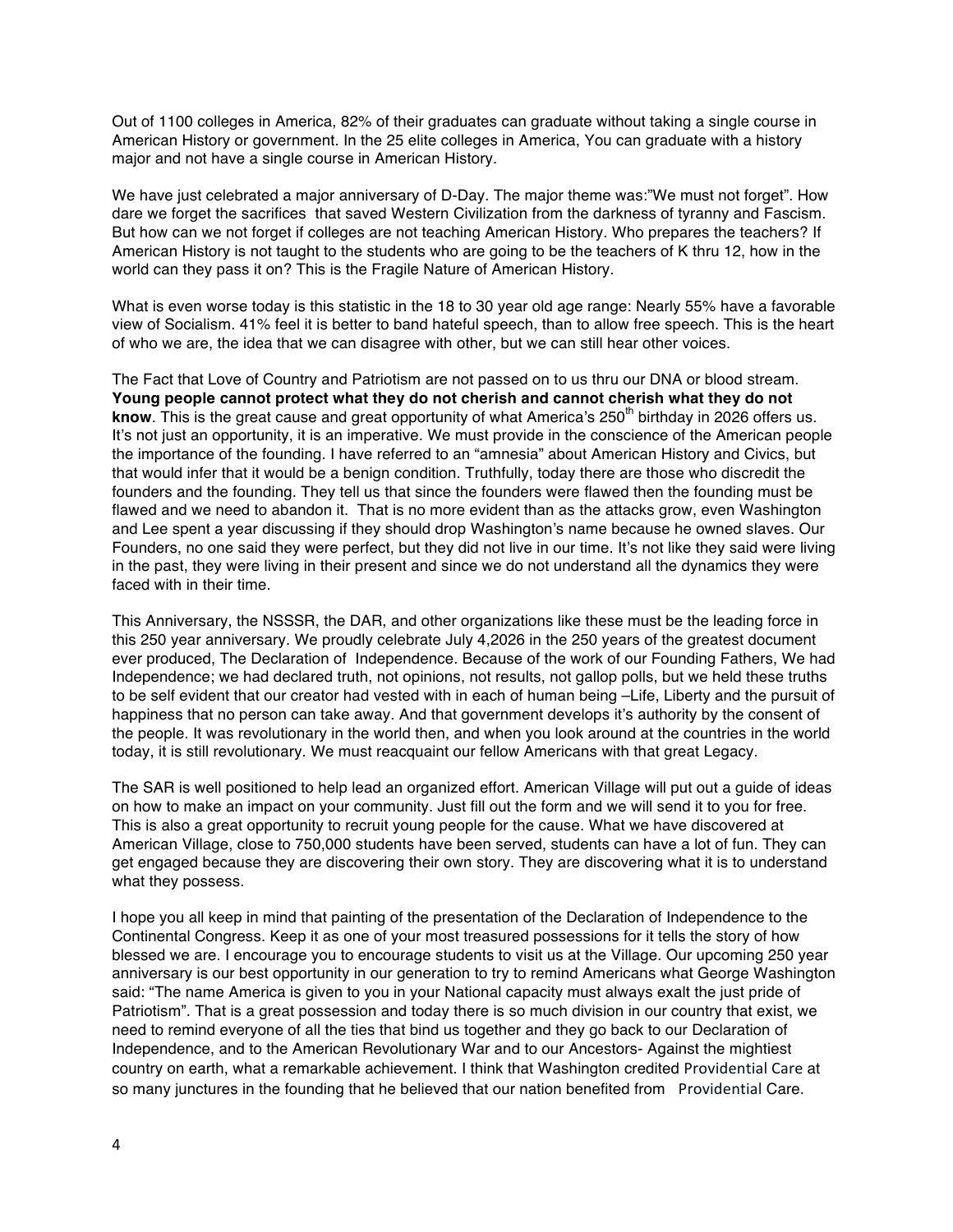Tom closed with a quote of Mordecai's words to Ester (4<sup>th</sup> chapter, 14<sup>th</sup> verse): "Yet who knoweth whether **you have come to the kingdom for such a time as this**" We have been blessed by freedom and the men and women in every generation and Veterans who has defended us. Today our country's foundation are challenged in ways that most of us would never had imagined. My question for you is have we come to such a time as this? And ought we do the best to go the extra mile to Patriotic Service for our country- in remembrance of our patriot ancestors who secured our independence in Liberty and by grace and Provincial Care of he who is the author of our lives and our liberty .

May we answer the call while we are on our watch in this place, at this time such as this? Thank You and God Bless.

Tom answered several questions before he was presented with a certificate and an Eagle Head for his desk at the Village by VP Ray Livingston. Pictures were taken by Jim maples.

#### **Induction Ceremony**

Vice President Livingston asked our two new chapter inductees to come up front. Daniel Lambert Spiegelberg, and David Wayne Cole were then asked to take the SAR Pledge. Ray then presented each with their certificate and asked Registrar Charles McMurry to come up front and present each new member with their SAR Rosettes. Pictures were taken by Jim Maples

**Daniel Lambert Spiegelberg**: Patriot Ancestor was Moses Colton (1724-1777). He was the 5<sup>th</sup> GGF of Daniel on his Mother's side. Was a private in a company from Wilbraham, Mass. His company started their two day march during the alarm of April 19, 1775. By the time they arrived, the battle was over. Moses spent 10 days of total service and received seven shillings. He married Hannah Hitchcock and settled in Springfield, about 60 miles from Lexington and Concord. Moses died of Smallpox in 1777.

David Wayne Cole: Patriot Ancestor was William Baskin Sr. (1734-1804). William was born in Lancaster, Pa. on Feb 14, 1737. He married Nancy Ann Reed in Abbeville, SC. They had 12 children. His military began in 1777 when he was appointed Captain of the 3<sup>rd</sup> company under Andrew Livingston. David provided details of the three battles that his patriot was involved in: Carr's Fort, Cherokee Ford and Kettle Creek. David also noted that he is the  $1<sup>st</sup>$  in his family to be involved in the SAR.

Next, Ray announced that David Billings was just back from the last National Conference in San Diego, Ca. He asked David to come up and make some remarks for us and special presentations from the 129<sup>th</sup> congress. 

David expressed his greetings from Orange County Ca., 129<sup>th</sup> Congress. The Congress was well attended and this chapter was well recognized twice. We were awarded the President General Educational Outreach Streamer for surpassing the required number of new Colonial Era Historical or Educational Programs presented annually for this year's 2018/2019 Award. David noted that it was his pleasure to present to the Tennessee Valley Chapter and Randal Jennings accepted the certificate and streamer to go on our flag.

The society has several goals like the one just talked about on Historical and Educational programs. Another is the Public Service and Heroism Accommodations which was summarized in a booklet presented to the Congress. It lists all the Chapters in the US that present Public Service or Heroism Awards. One section of the book is for special recognition. This award is for the chapter that has one or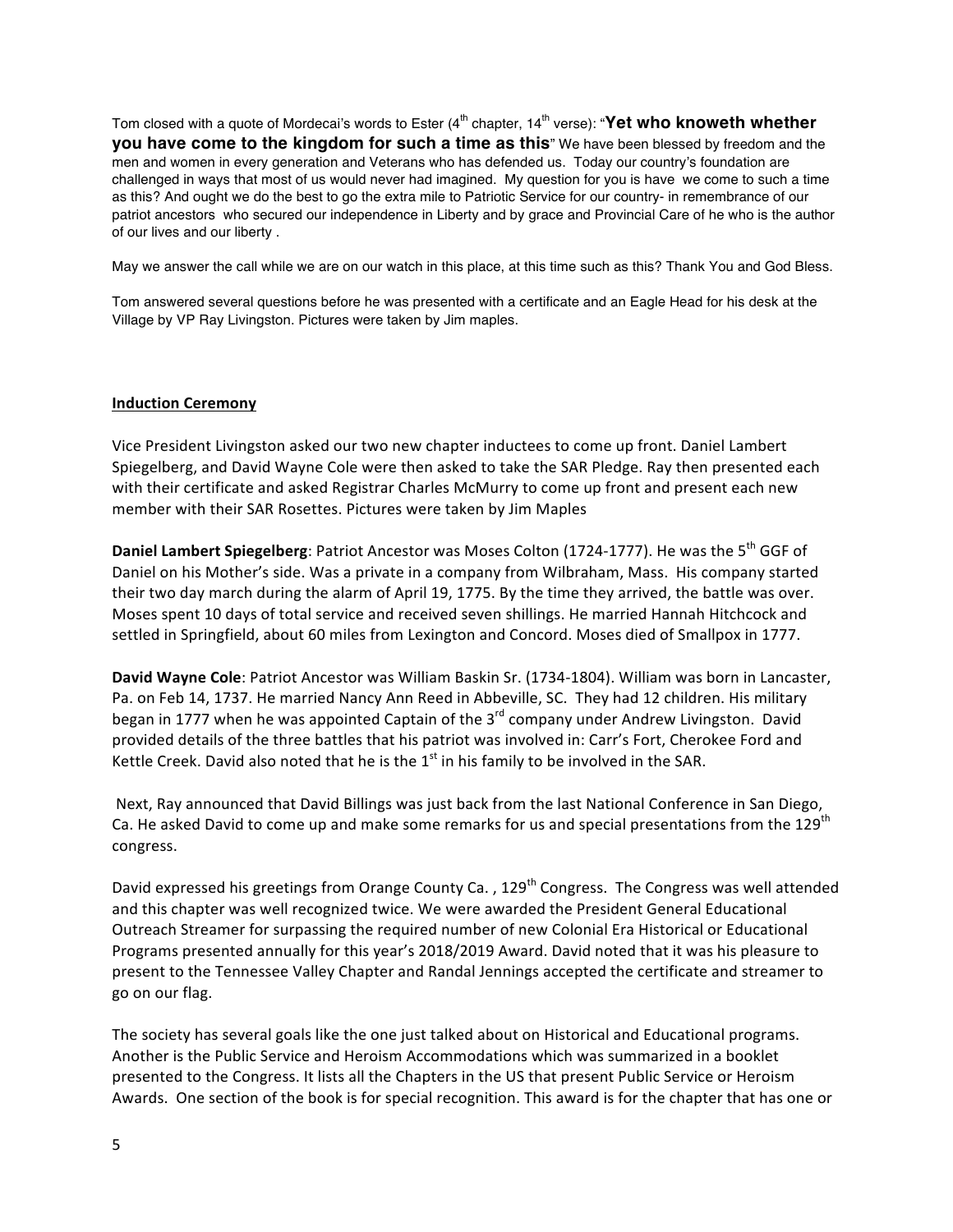more awards presented in each of five categories. These categories include 1) Fire Safety, 2) Law Enforcement, 3) EMT, 4) Life Saving and 5) Heroism. First on the list is Tennessee Valley Chapter from the State of Alabama. David expressed his honor in presenting the certificate and streamer to Randal for our chapter. In addition, Randal was presented a \$50 dollar personal check from last year's President General, Warren Alter for the chapter.

Before departing, Randal noted that this award should be credited to Mac Moon. He has been an excellent chairman; we want to make sure he is recognized.

### **OLD BUSINESS**

Reading of last month's meeting Notes (Last one prior to new by-Laws starting with the Sept. meeting.)

Vice President Livingston asked for the reading of the minutes from the previous meeting. A motion was made by James Henderson to suspend with the reading of the minutes, the motion was seconded by Bob Baccus. A voice vote was called for and the motion was passed to accept the minutes as written by unanimous vote.

## **Officers Report**:

#### President-**Jim Griffith (Discussed by Ray Livingston in Jim;s absence)**

- August  $23^{rd}$  at 6:00 p.m. Summer Social at Whitesburg Baptist Church Event Center with entertainment from "Eight Feet Wide", a barbershop quartet. Same location as last year.
- September  $18^{th}$  11:00 A.M. Athens State University Constitution Week Celebration
- Next Meeting will be on September  $9<sup>th</sup>$  at Constitution Hall Historic Park and Museum in Downtown Huntsville. Facility tours will be provided, free of charge, to any member in attendance. NOTE: You will want to get there early to grab a close parking spot. There is parking available on the streets around the museum. Also, note that you will need to bring money for the parking meters.
- NOTE: Lunch will NOT be provided at this meeting.
- Regular meetings will resume at the Huntsville Public Library in October.
- Speaker's Bureau is now active! We are looking for others to join the Speaker's Bureau
- Americanism Award We need to document all of your participation and volunteer work. Please update Benny Hannah on all of your activities
- George Washington Endowment Fund Please consider becoming a GW Fellow. Talk with Jim Maples or Mac Moon.
- Public Relations Committee now exists. Jess Browne Chair, Jim Maples, Cliff Lanham, and need two others. If you are interested in being a part of this committee, please let me know.
- Membership Roster Booklet Currently planned for distribution at the September meeting. Membership Roster Booklet is being updated by Benny Hannah. Please send any updates to Benny at benny.harris.hannah@gmail.com. Contact info is also on the website.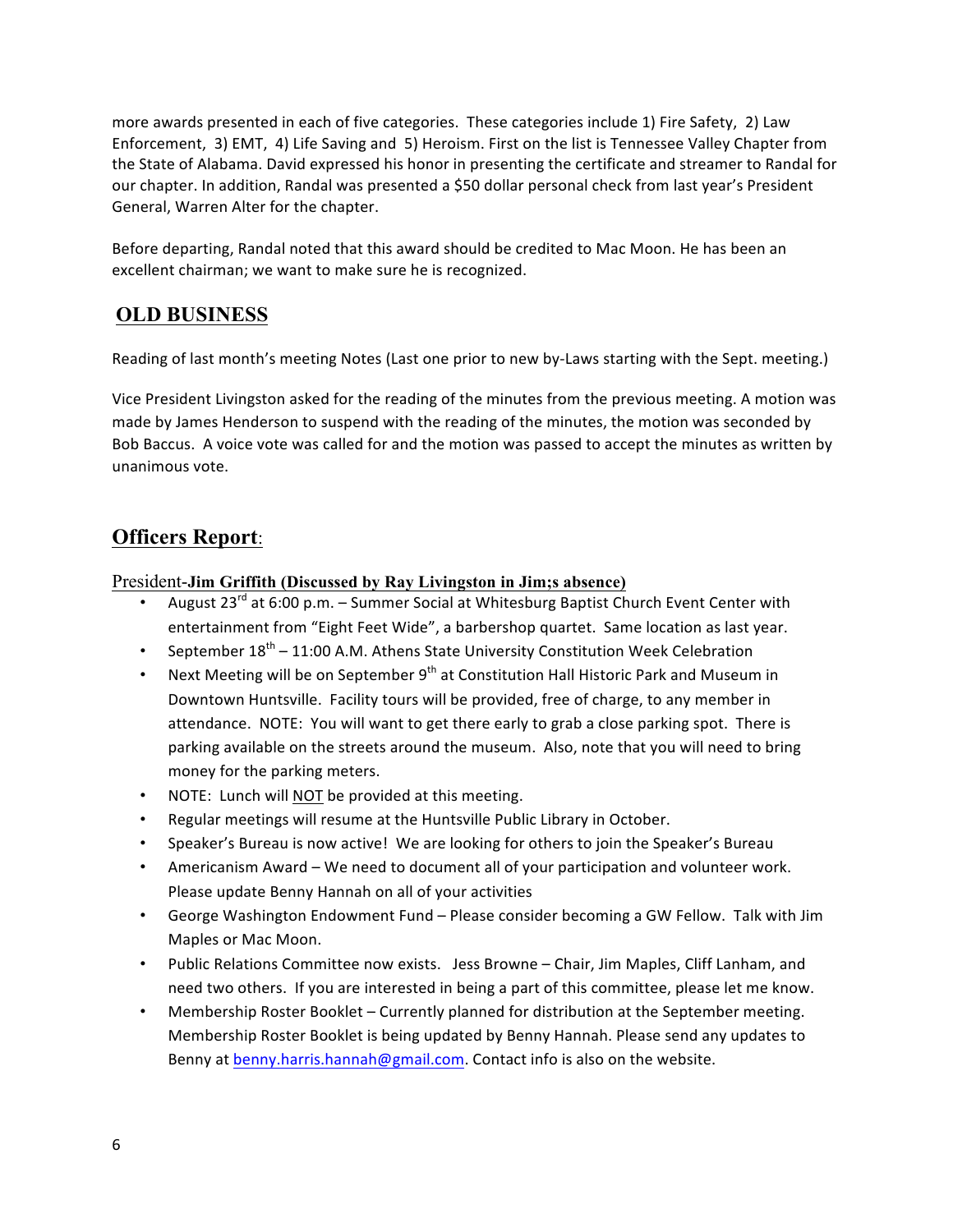#### Next, Ray identified a very important part of today's meeting:

#### **(Approval of Constitution and By-Laws changes) –Sequence of events follows:**

- Committee formed, led by Vice President Ray Livingston with additional members (Corresponding Secretary - Jim Maples, Treasurer - Randal Jennings, and Chancellor - Richard Tingle)
- Effort was to update the Constitution and By-Laws
- Changes are all minor and have minimum impact on TVCSAR, but bring the documents up to date with the operation of TVCSAR.
- Copies of the changes were provided to all members via email for two weeks prior to today's meeting. (July 28th).
- The BOO has unanimously approved the changes.
- Last, we are now seeking your approval on these changes.

Since the e-mail went out on July 28<sup>th</sup>, we identified four minor changes that we will go over with you today. Note: there are no changes to the Constitution itself. Changes are to the by-laws. First; wording change to reflect that the receipt of the annual dues card will now be the responsibility of the Treasurer. **Second**; A wording change in the March meeting which is normally our yearly Banquet-change the wording: ladies to guest. Third; Approval of meeting minutes. Minutes will now be posted on our website two weeks prior to the next meeting. Providing officer will ask if there are any changes to the meeting minutes, if not, minutes will stand as written. **Fourth**; During BOO Meetings-President will only vote in case of a tie.

We have discussed the process leading to the TVCSAR Board of Officers-approved revisions to the Chapter Constitution and By-Laws as posted on our website on July 28<sup>th</sup>. And we have discussed that there are four modifications to those proposed revisions received from chapter members during the last two weeks, and presented today. Vice President Ray Livingston asked if we have a motion.

Benny Hannah provided the motion: "I move that the membership approve the TVCSAR Board of Officers-recommended revision to the Chapter Constitution and By-Laws as modified in today's meeting on August 12, 2019".

The motion was then seconded by James Henderson. VP Livingston then asked all of those who vote to approve, please raise your hand, all of those opposed, please raise your hand. The motion to approve was unanimous.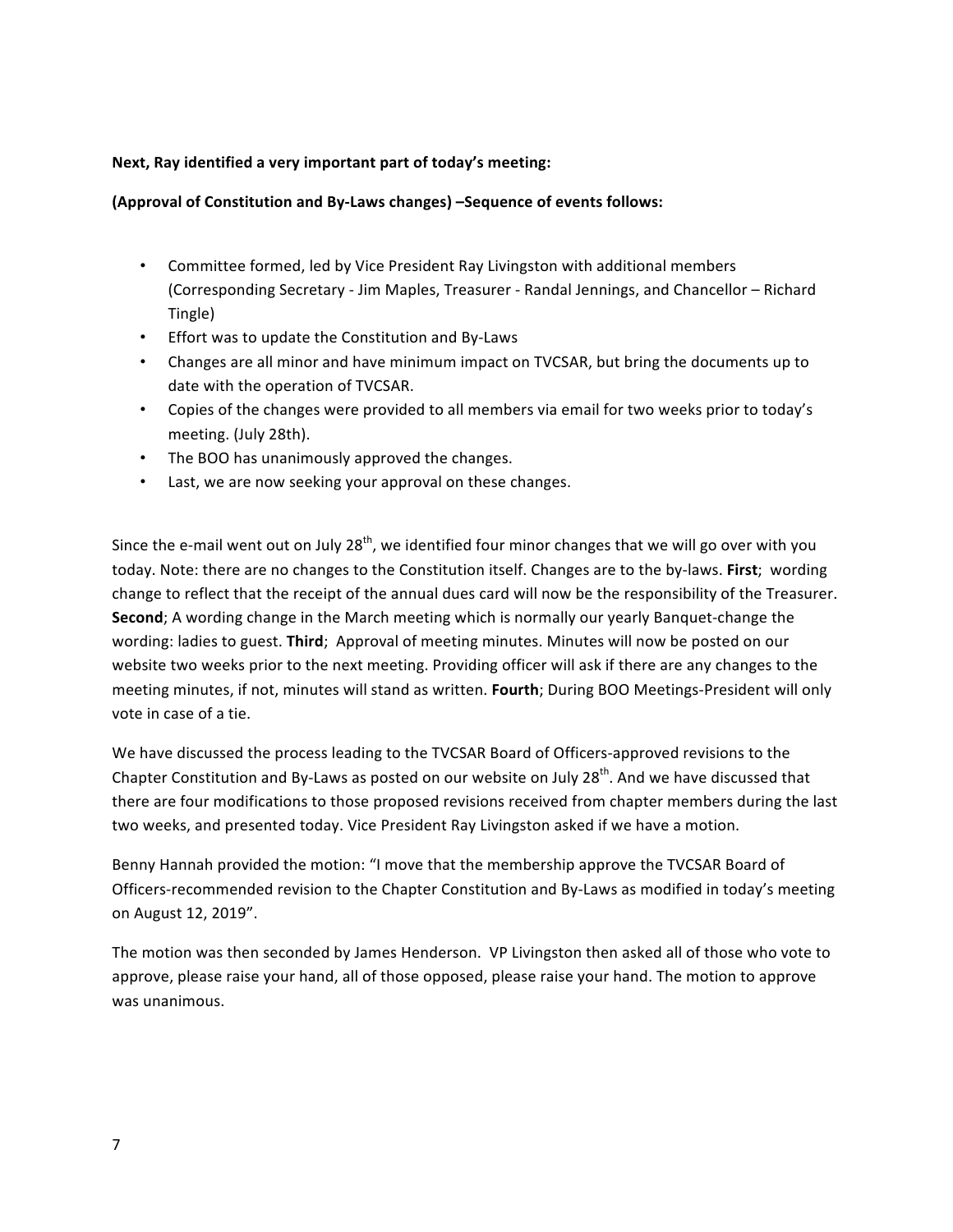#### Vice President-**Ray Livingston**

Next month's meeting will be at Constitution Hall, our speaker will be Julian Butler.

#### Chaplain –**James Henderson**

Nothing new to report.

#### Treasurer-**Randal Jennings**

A graph was displayed on the overhead showing our checking account and our money market account totals.

Randal reminded everyone that we will start collecting dues in the next couple of months for 2020.

No other news to report.

#### Registrar-**Charles McMurry**

The TVCSAR Registrar's Report as of August 2, 2019

#### Summary as of 02 Aug 2019:

- 1. SAR COMPATRIOTS REGISTERED AWAITING INDUCTION-6
- 2. SAR APPLICATIONS RECEIVED AT NSSAR AWAITING REVIEW  $-1$
- 3. SAR APPLICATIONS MAILED NOT RECEIVED AT NSSAR-4
- 4. SAR APPLICATIONS STARTED, NOT FINALIZED -23
- 5. SAR PROSPECTS: AWAITING PROSPECT'S FAMILY DATA INPUT 55
- 6. SAR SUPPLEMENTAL APPLICATIONS APPROVED, CERT NOT AWARDED--1
- 7. SAR SUPPLEMENTAL APPS RECEIVED AT NSSAR AWAITING REVIEW-2
- 8. SAR SUPPLEMENTAL APPS MAILED NOT RECEIVED AT NSSAR-0
- 9. NEW SAR MEMBERS INDUCTED AT LAST REGULAR MEETING 11 June 2019 -2

#### Recording Secretary-**Benny Hannah**

• Americanism Award data for 2019 is being collected and input into an official active SAR spread sheet. Need all members to please send e-mails of any Chapter activities outside our regular meetings to Benny Hannah. Please include any documentation or pictures. Include any presentations, awards or donations that may apply. If you are not sure it applies, send it to me anyway and I will sort it out. Send to Benny at benny.harris.hannah@gmail.com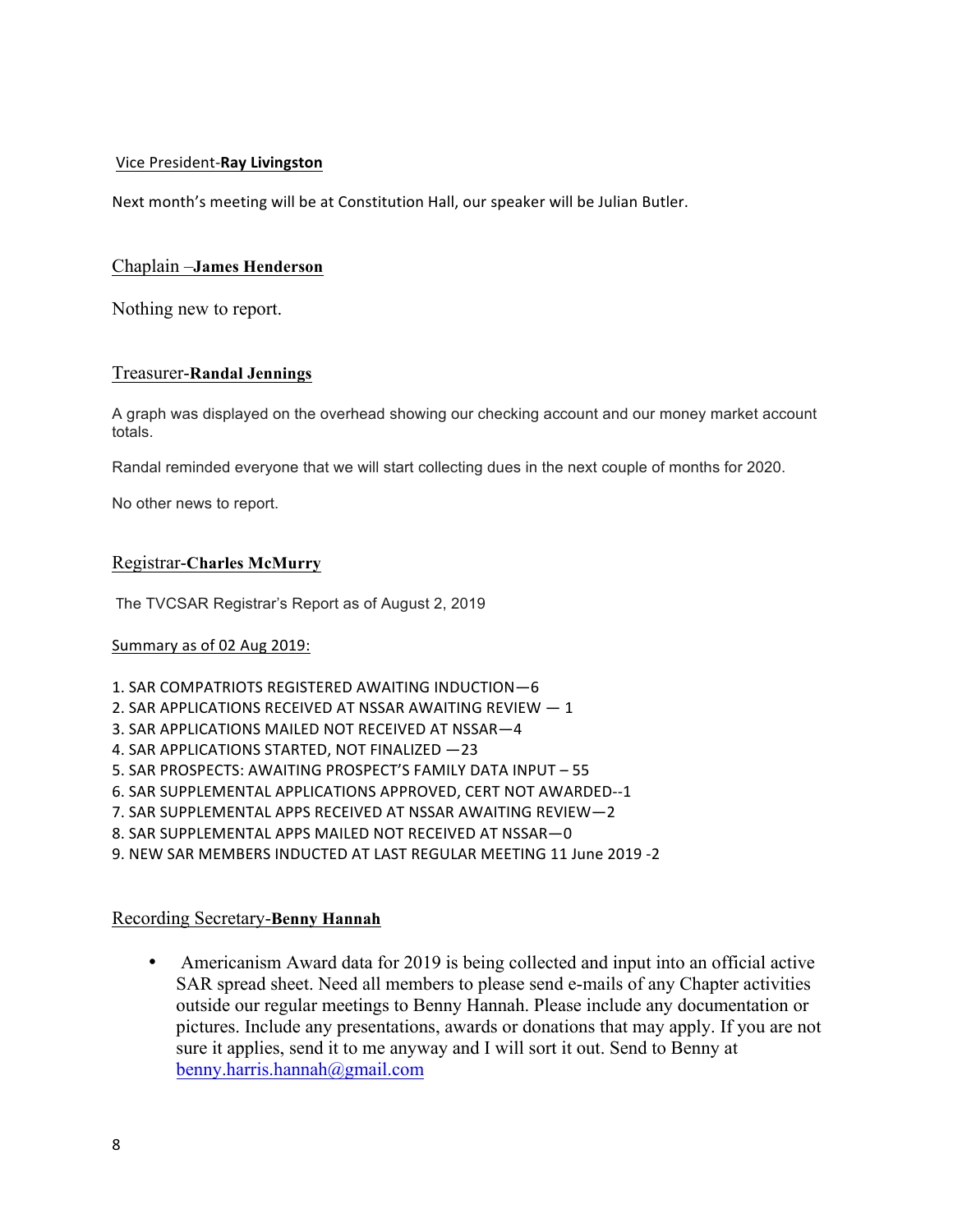• I have a need for updated information from members to update our Chapter Handbook. We would like to get it back out to the members in September. We will keep the same format as before, except we will be adding the names of the spouses. I have three copies of the roster on the back table. I have updated it with the latest information available. Please review your address, phone number, e-mail and mark up one of the three copies in the back of the room with any corrections.

#### Corresponding Secretary-**Jim Maples**

Jim Maples encouraged everyone to please consider joining the George Washington Endowment Fund (GWEF). The cost is a onetime \$1000 dollar payment or a \$200 payment with a \$200 dollar payment each year for the next four years. Jim noted that the original investment is never spent while 80% of the revenues is handed out each year in the form of grants. You do not have to be a member to join or donate. Once your name goes on the list, it will remain forever. Our Chapter has been the beneficiary of two grants over the past couple of years. This included a \$6000 grant for our flag pole project. Jim Maples provided us with a new standing poster and we have brochures on the back table. You can contact either Jim Maples or Mac Moon for information or help in GWEF Fellow.

Our chapter is now over 225 members again.

If you need a nameplate, make sure you have your name on the list in the back, Make sure that you put your name down as you would like to be called.

#### Historian –**Cliff Lanham**

Nothing new to report.

Genealogist-**Warren Adams**

Not here today.

.

### **Committee Report:**

(No new committee reports)

Randal Jennings updated the chapter on the current Color Guard activities:

Randal began by showing a list of activities for the Color Guard. (See Below)

Next, Randal displayed our new Color Guard Banner to the group. The Banner was donated to us to help advertise our Color Guard. Randal thanked Bob Anderson for all he has done for the Color Guard and also a special thanks to Bob for the donation of the Banner.